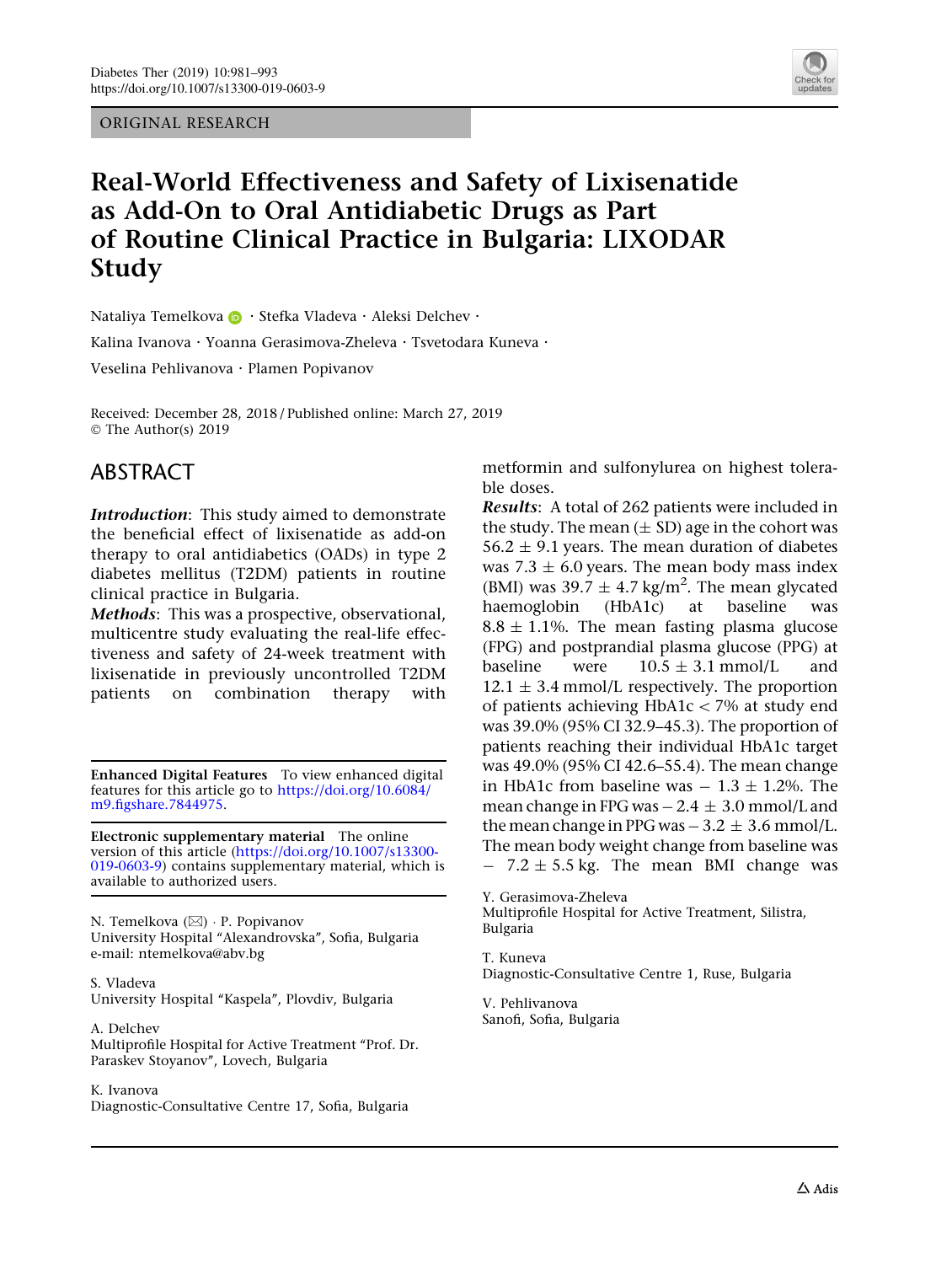$-2.6 \pm 1.9$  kg/m<sup>2</sup>. The hypoglycaemia incidence was low: 6.1% for all hypoglycaemic events, 3.8% for symptomatic events and 0.4% for severe events.

Conclusions: Lixisenatide as add-on therapy to OADs in a real-life setting led to significant improvements in glycaemic control with low incidence of hypoglycaemia and beneficial weight loss. Lixisenatide was well tolerated with few patients having adverse events or discontinuing therapy. These findings are consistent with lixisenatide's safety and efficacy profile established in randomized controlled trials (RCTs).

Funding: Sanofi Bulgaria.

Keywords: GLP-1 receptor agonists; Lixisenatide; LIXODAR; Observational study; Real-life effectiveness; Routine clinical practice; Type 2 diabetes

# INTRODUCTION

Type 2 diabetes mellitus (T2DM) is amongst the most common chronic diseases and is a growing worldwide epidemic [[1](#page-11-0)]. In 2015, the Position Statement of the American Diabetes Association (ADA) and the European Association for the Study of Diabetes (EASD) put forth the new treatment guidance with a ''patient-centred approach'', with the primary goal of achieving individualized glycaemic targets whilst minimizing adverse effects, particularly weight gain and hypoglycaemia [[2](#page-11-0)]. An updated consensus report on the management of hyperglycaemia in T2DM was published in 2018 by the ADA and EASD. Metformin remains the first-line therapy together with comprehensive lifestyle changes (including weight management and physical activity). If the patient cannot maintain the HbA1c target, the treatment advances to dual combination with another oral glucose-lowering agent or with a glucagon-like peptide-1 (GLP-1) receptor agonist. GLP-1 receptor agonists are recommended when there is compelling need to minimise hypoglycaemia and for patients with compelling need to minimise weight gain or promote weight loss. For patients with clinical cardiovascular disease, a GLP-1 receptor agonist with proven cardiovascular benefit is recommended. In most patients who need the greater glucose-lowering effect of an injectable medication, glucagon-like peptide 1 receptor agonists are preferred to insulin [[3\]](#page-11-0).

GLP-1-RAs are relatively new glucose-lowering therapeutic class, which stimulate insulin secretion and reduce glucagon secretion in a glucose-dependent manner. They may decrease gastrointestinal motility (particularly the shortacting pharmacologic compounds) and improve satiety [[4](#page-11-0)]. Thus they provide significant improvement in glycated haemoglobin (HbA1c) values, with the added benefits of promoting weight loss and low risk of hypoglycaemia [[5](#page-11-0)]. GLP-1 RAs are categorized as being short-acting and long-acting. Short-acting agonists predominantly affect postprandial plasma glucose (PPG) and delay gastric emptying in a sustained manner, whereas long-acting agents largely affect fasting plasma glucose (FPG) and their delay in gastric emptying appears to be subject to tachyphylaxis [\[6](#page-11-0)].

Lixisenatide efficacy and safety has been evaluated in the extensive clinical development GetGoal programme. In this clinical programme, lixisenatide has been shown to significantly improve glycaemic control, with low rates of hypoglycaemia and beneficial weight effects, when administered as monotherapy, as add-on therapy to oral agents, and in combination with basal insulin with or without oral antidiabetic therapy [\[7\]](#page-11-0).

Results from the GetGoal study programme also indicate that lixisenatide has a pronounced effect on postprandial glycaemic control. Being a short-acting GLP-1 RA, lixisenatide's marked effect on postprandial blood glucose levels seems mainly to be mediated through the inhibition of gastric emptying [[5](#page-11-0)].

For the evaluation of efficacy and safety, randomized controlled trials (RCT) remain the gold standard and are pivotal for regulatory bodies in the drug approval process. However, the intensive monitoring and education provided during the RCTs are not always representative of daily clinical practice. Thus, the external validity of results obtained from RCTs needs to be confirmed in a real-life setting such as non-interventional trials. Non-interventional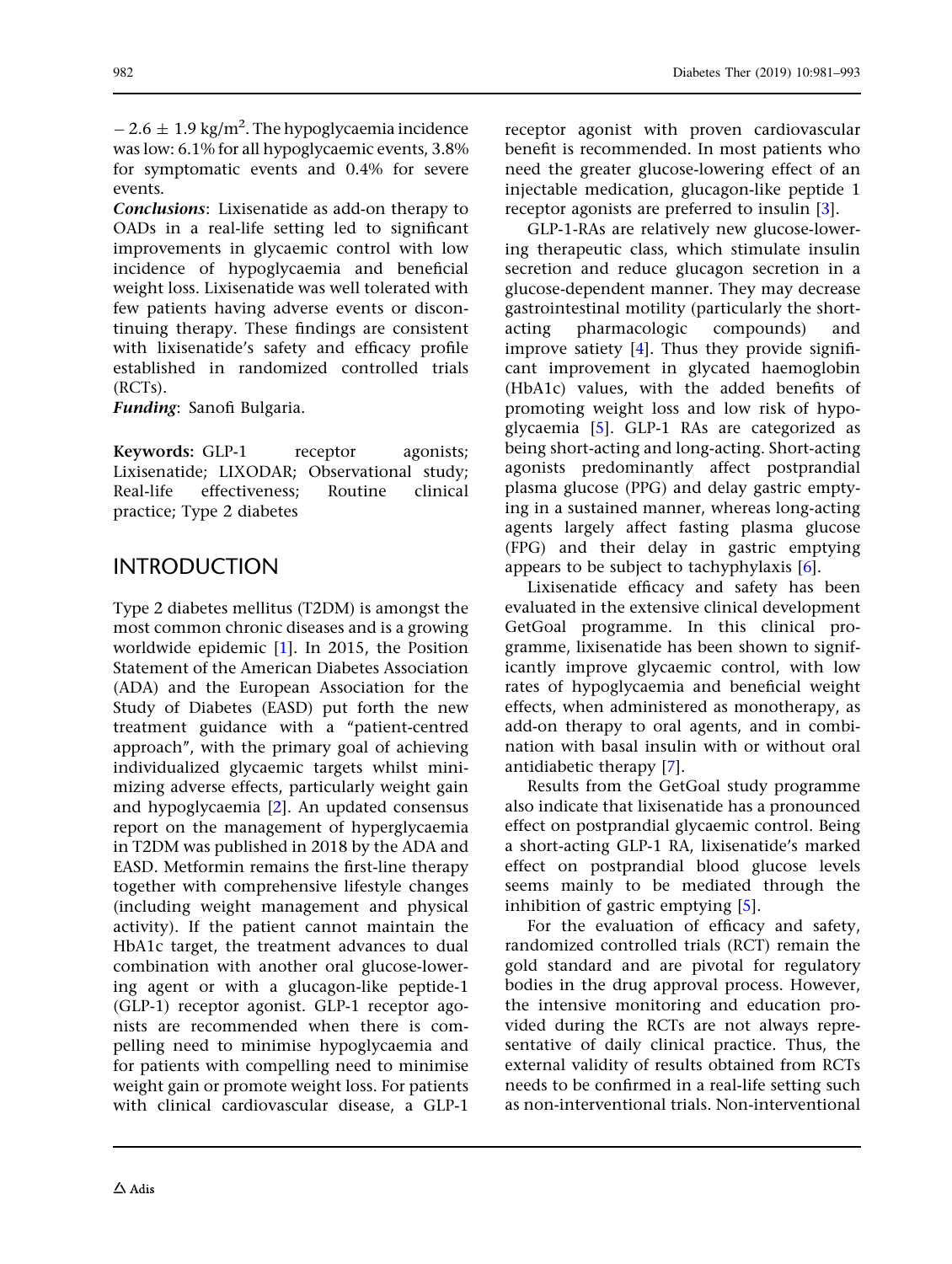observational studies with less restrictive inclusion/exclusion criteria can include broader populations of patients and offer an important tool to better assess the real-world effectiveness of a drug [[8\]](#page-11-0).

The objective of this study was to demonstrate the beneficial effect of lixisenatide as addon therapy to oral agents in inadequately controlled patients with T2D in routine clinical practice.

### **METHODS**

#### Study Design

This prospective, observational, multicentre study evaluated the real-life effectiveness and safety of lixisenatide as add-on to oral antidiabetic drugs as part of routine clinical practice in Bulgaria. Investigators were endocrinologists from inpatient and outpatient clinical centres. Participating sites (final number 40, about 10% of all endocrinologists in Bulgaria) were equally geographically distributed across the country to ensure a good representation of the management of T2D patients on GLP-1 RA therapy. Patients were enrolled consecutively from the cohort seen by the participating physicians in their daily clinical practice. According to the non-interventional study design, all treatments and procedures were left to the physicians' discretion and did not interfere with everyday clinical practice. Lixisenatide was applied in accordance with its approved label (Summary of Product Characteristics, SmPC) and local reimbursement conditions. The data collected at each visit was part of routine patient care and no additional diagnostic procedures were applied. Collected data included demographic characteristics, diabetes history, anamnesis of microvascular and macrovascular complications, lixisenatide and oral antidiabetic (OAD) treatment, glycaemic variables, hypoglycaemic and adverse events. Microvascular complications included neuropathy, nephropathy and retinopathy. For each and every patient entering the study, investigators had to set individualized HbA1c and FPG targets based on the patient characteristics in line with ADA/EASD

guidelines. Patients were asked to complete a patient diary and to document any symptomatic and/or confirmed hypoglycaemia they experienced throughout the study. Confirmed hypoglycaemia was defined as a hypoglycaemic event confirmed by a measured blood glucose level below 3.9 mmol/L. Symptomatic hypoglycaemia was defined as an event with clinical symptoms with or without documented blood glucose measurement. Severe hypoglycaemia was defined as an event requiring assistance of another person to actively administer carbohydrate, glucagon or take other corrective actions. All study sites documented patient data in webbased electronic case report forms (eCRF) at inclusion and after 6 months of treatment with lixisenatide.

Patients were eligible for inclusion in the study if they fulfilled the following criteria: (a) adult patients with T2D  $(> 18$  years age); (b) uncontrolled (HbA1c  $> 7.5\%$ ) on combination therapy with metformin and sulfonylurea (SU) on highest tolerable doses or monotherapy with metformin or SU (in case of drug intolerance) before introduction of lixisenatide; (c) now starting lixisenatide treatment or have been treated with lixisenatide for not more than 4 weeks at the time of enrolment. Patients were excluded from the study if they had type 1 diabetes, if they were younger than 18 or older than 75 years old, if they were treated with OADs other than metformin and SU or with any insulin regimen or systemic corticosteroid, if patients were pregnant or breast-feeding, had severe gastrointestinal disease (severe gastroparesis) or creatinine clearance  $\langle 30 \text{ ml/min.} \rangle$ 

The study was conducted in accordance with the principles laid down by the 18th World Medical Assembly (Helsinki, 1964) including all subsequent amendments. It was approved by the regulatory authorities and the independent ethics committee in Bulgaria. Informed consent was obtained from all individual participants included in the study.

### Study Endpoints

The primary endpoint was the percentage of patients achieving  $HbA1c < 7%$  after 6 months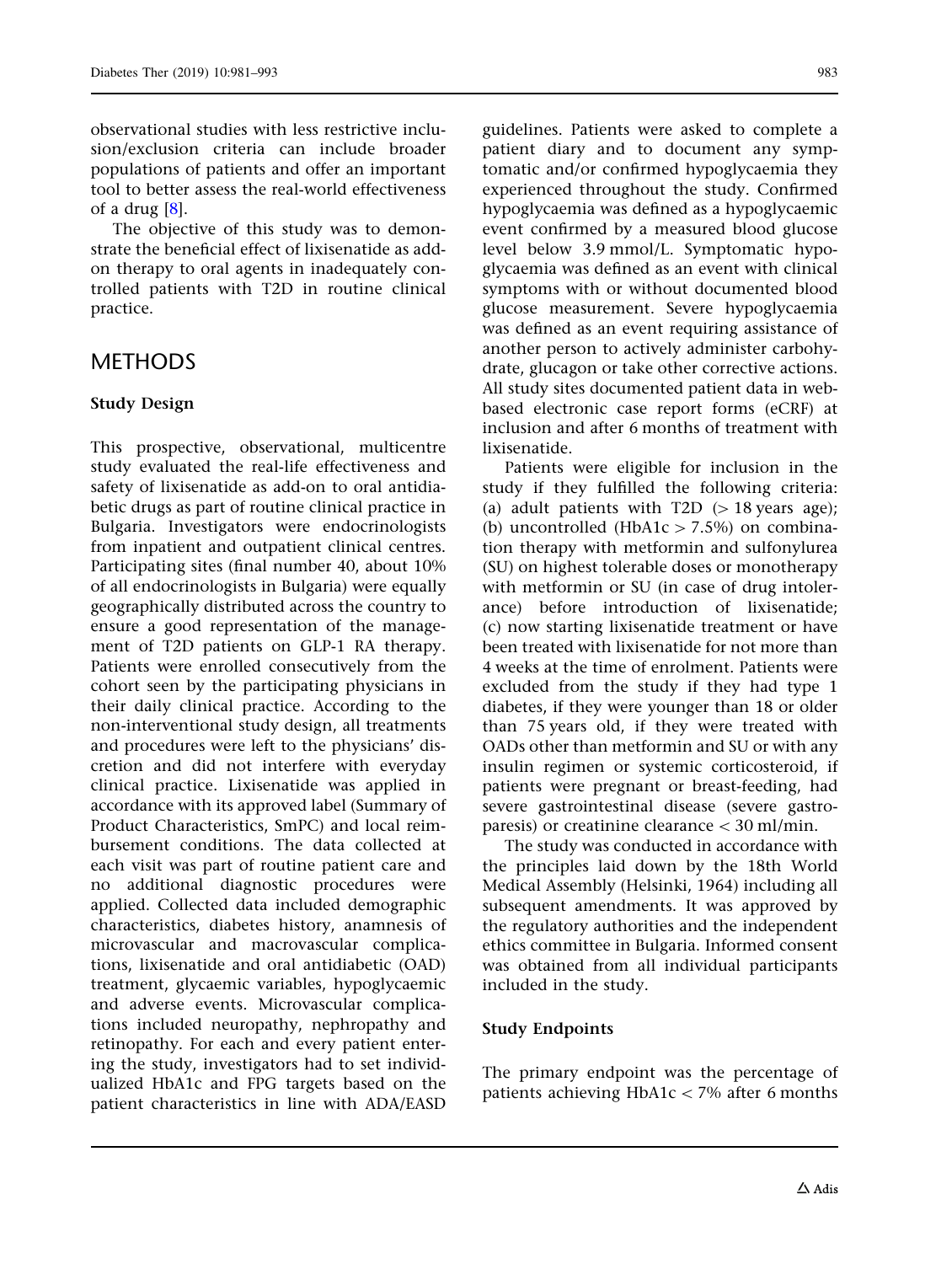of treatment. Secondary endpoints included changes in HbA1c, FPG, PPG and body weight from baseline to study end as well as frequency of confirmed and/or symptomatic hypoglycaemic events. Other secondary endpoints were the proportion of patients with at least a 0.5% and 1.0% decrease in HbA1c level, proportion of patients achieving their individual HbA1c and FPG targets set by their treating physicians at baseline, and proportion of patients who have achieved HbA1c  $<$  7% and have had no symptomatic hypoglycaemia and no weight gain during the 6-month treatment period.

### Statistical Methodology

As a result of the observational study design, descriptive statistical methods were used including measures of central tendency and dispersion for continuous variables and numbers and percentages for categorical variables. P values of these tests were interpreted in a descriptive manner. When an inferential analysis was required, independent  $t$  test was used for comparison of two groups, whereas ANOVA was used in the case of more than two groups. For variables not fitting a normal distribution (based on Q–Q plots), Mann–Whitney test (comparison of two groups) or Kruskal–Wallis test (comparison of more than two groups) was used. In the case of multiple comparison, Bonferroni-corrected  $p$  value was reported. General linear model (GLM) regression was applied to define possible association between lixisenatide administration and FPG and PPG mean change from baseline. All tests were two-sided and with a significance level of 0.05. The efficacy population was defined as all enrolled study patients with signed informed consent, correctly completed inclusion and exclusion criteria, and primary endpoint variables (HbA1c measurement at baseline and study end). The safety population was defined as all enrolled study patients with signed informed consent who administered lixisenatide at least once. Safetyrelated analyses (hypoglycaemic and adverse events) were performed on the safety population. All other analyses were performed on the efficacy population.

Sample size was calculated as follows: assuming that the proportion of patients achieving HbA1c  $<$  7% would be around 20%, a total number of 246 analysable patients were needed in order to obtain a 95% confidence interval not wider than  $\pm$  5%.

### RESULTS

A total of 262 patients were included in the study between November 2015 and December 2016 and followed up by June 2017. Out of them 253 patients came back for the 6-month follow-up visit and 9 patients were lost to follow-up. Thirteen subjects (5% of the enrolled population) had no entries related to the primary endpoint variable. Therefore 249 subjects were included in the efficacy population.

### Demographic and Clinical Characteristics of the Study Population

Baseline demographic and clinical characteristics are specified in Table [1](#page-4-0). The mean age was  $56.2 \pm 9.1$  years. The majority of patients were between 50 and 65 years old (58.6%). Only 15.3% of the study population was at least 65 years old. The mean BMI was  $39.7 \pm 4.7$  kg/ m<sup>2</sup> . The mean duration of diabetes was  $7.3 \pm 6.0$  years. The mean HbA1c at baseline was  $8.8 \pm 1.1$ %. The majority of patients had baseline HbA1c  $> 8\%$ , with 45.8% between 8% and 9% and 27.7% greater than 9%. The mean FPG at baseline was  $10.5 \pm 3.1$  mmol/l. All 249 patients from the efficacy population had at least one PPG measurement at baseline—after breakfast, after lunch or after dinner, while 32.5% of the patients had all three measurements. The mean from all PPG measurements at baseline was  $12.1 \pm 3.4$  mmol/l.

Clinical data related to chronic complications of T2D showed a significantly higher proportion of microvascular complications compared to macrovascular complications (Table [1\)](#page-4-0). The most frequent microvascular complication was neuropathy, reported in 49.8% of the patients, while the most frequent macrovascular complication was ischemic heart disease, reported in 12.1% of the patients.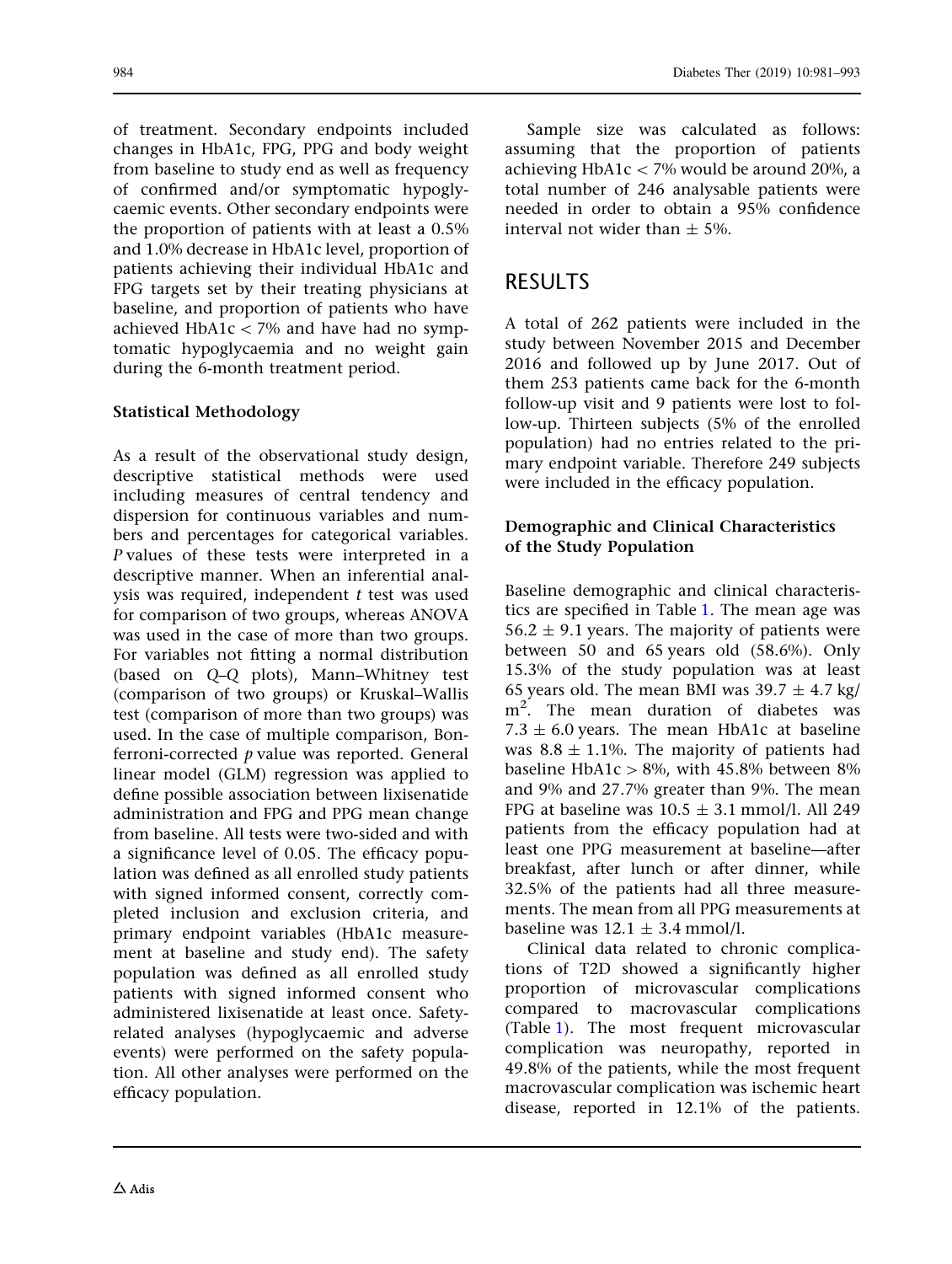|                                      | Mean $\pm$ SD or as<br>indicated |
|--------------------------------------|----------------------------------|
| Age, years                           | $56.2 \pm 9.1$                   |
| Males, $n$ $(\%)$                    | 119 (47.8)                       |
| Weight, kg                           | $111.2 \pm 16.0$                 |
| BMI, $\text{kg/m}^2$                 | $39.7 \pm 4.7$                   |
| Diabetes duration, years             | $7.3 \pm 6.0$                    |
| HbA1c, %                             | $8.8 \pm 1.1$                    |
| FPG, mmol/l                          | $10.5 \pm 3.1$                   |
| PPG, mmol/l (2 h after meal)         | $12.1 \pm 3.4$                   |
| Creatinine clearance (ml/min)        | $100.7 \pm 31.8$                 |
| Oral antidiabetic drugs, n (%)       | 249 (100%)                       |
| Metformin and SU, $n$ $(\%)$         | 243 (97.6%)                      |
| Only metformin, n (%)                | 4(1.6%)                          |
| Only SU, $n$ $(\%)$                  | $2(0.8\%)$                       |
| Microvascular complications          |                                  |
| Neuropathy                           | 124 (49.8%)                      |
| Nephropathy                          | $6(2.4\%)$                       |
| Retinopathy                          | 11 (4.4%)                        |
| Macrovascular complications          |                                  |
| Myocardial infarction                | $9(3.6\%)$                       |
| Stroke/transitory ischemic<br>stroke | $6(2.4\%)$                       |
| Ischemic heart disease               | 30 (12.1%)                       |
| Cerebrovascular disease              | $9(3.6\%)$                       |
| Peripheral arterial disease          | 11 (4.4%)                        |

<span id="page-4-0"></span>Table 1 Baseline characteristics of the LIXODAR cohort

Overall the cohort had a high percentage of patients (45.4%) with no complications at all.

All patients from the efficacy population received at least one OAD treatment at baseline (metformin or SU) and 97.6% of the patients received both metformin and SU (Table 1). The most frequently used OAD was metformin in 99.2% of the patients, followed by glimepiride and gliclazide MR in 41.4% and 39.4% of the patients respectively. The OAD usage at baseline and their doses can be found in Supplementary Table 1.

#### Real-World Effectiveness Outcomes

The proportion of patients achieving target HbA1c < 7% was 39.0% (95% CI 32.9–45.3). The mean HbA1c at visit 2 was  $7.5 \pm 1.4$ %. The mean HbA1c change from baseline to the end of the 6-month follow-up period was  $-1.3 \pm 1.2\%$ (Fig. 1). A post hoc analysis showed that both proportion of patients reaching  $HbA1c\ 7\%$ and mean change in HbA1c depended on the baseline glycaemic control. Fewer patients tended to achieve HbA1c  $<$  7% with the increase of baseline HbA1c, while the mean reduction in HbA1c was greater the worse the baseline glycaemic control was (Figs. 2, [3](#page-5-0)). Glycaemic response was also stratified by diabetes



Fig. 1 Mean change in HbA1c from baseline



Fig. 2 Proportion of patients reaching HbA1c  $\lt$  7%, depending on baseline glycaemic control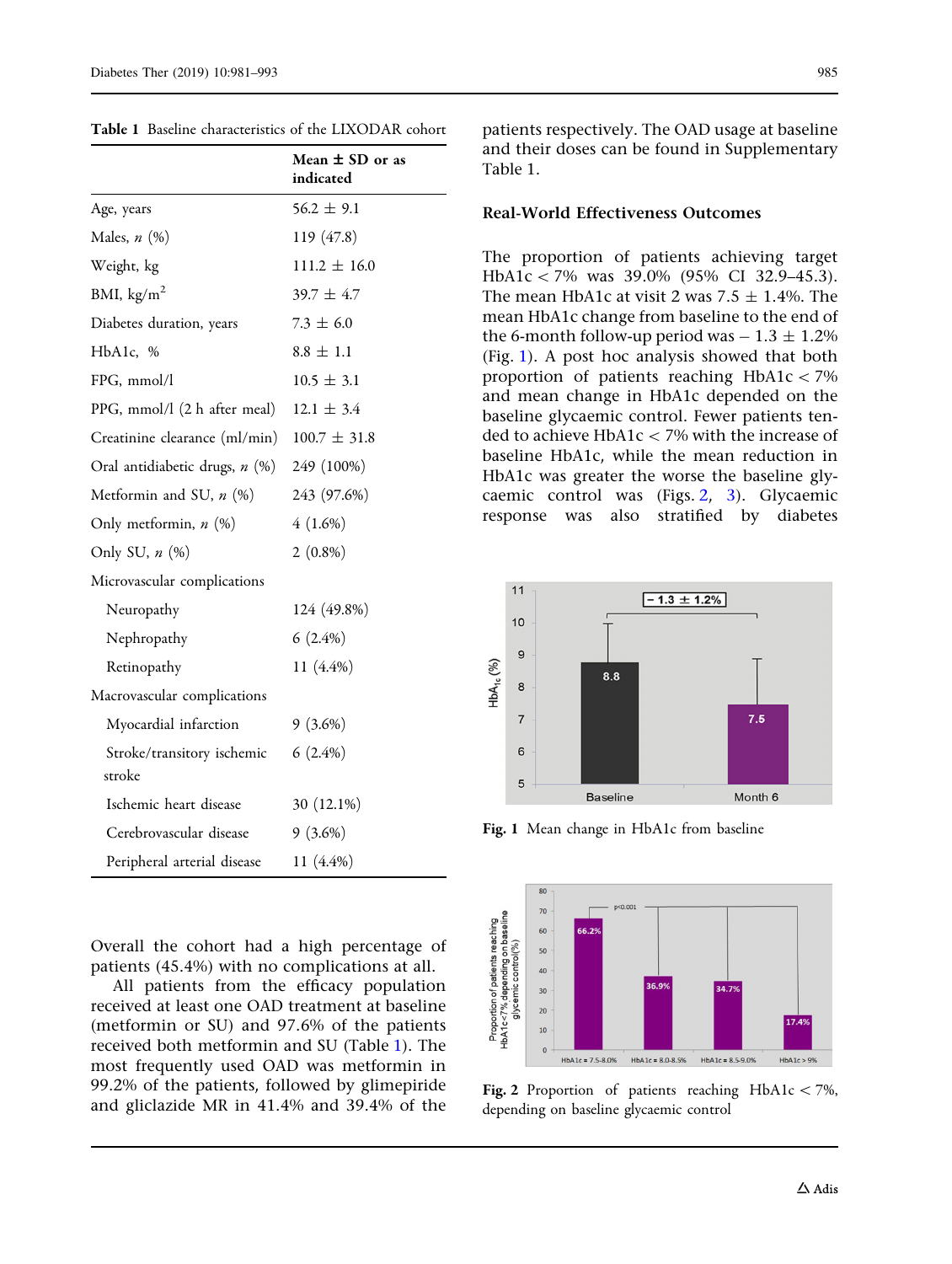<span id="page-5-0"></span>

Fig. 3 Change in HbA1c, depending on baseline glycaemic control (%)

duration. The HbA1c reduction in the patient population with shorter duration of diabetes  $(< 10$  years) was  $- 1.4 \pm 1.2$ % while in the population with longer diabetes duration ( $\geq$  10 years) the reduction was  $-1.2 \pm 1.2$ %. However this difference was not statistically significant ( $p = 0.436$ ). Similar results have been observed in regards to the proportion of patients reaching  $HbA1c\lt 7%$ . Numerically more patients reached the target HbA1c at study end in the patient population with shorter duration of diabetes (42.3%) compared to those in the population with longer duration of diabetes (31.1%). However the difference was not statistically significant ( $p = 0.098$ ).

A total of 245 patients had FPG measurements after 6 months of treatment. The mean FPG at study end was  $8.1 \pm 3.0$  mmol/l. The mean FPG change from baseline was  $-$  2.4  $\pm$  3.2 mmol/l (Fig. 4). Numerically the mean reduction in FPG was most pronounced



Fig. 4 Mean change in FPG from baseline

when lixisenatide was administered before breakfast  $(-2.7 \pm 3.5 \text{ mmol/l})$  and before lunch  $(-2.7 \pm 2.6 \text{ mmol/l})$ . When lixisenatide was administered before dinner the mean change in FPG from baseline was  $- 1.6 \pm 2.8$  mmol/l. However no statistically significant difference was observed  $(p = 0.124)$ . Univariate analysis also showed no correlation between time of lixisenatide administration and mean change in FPG ( $p = 0.183$ ). The mean FPG changes from baseline according to the different time of lixisenatide administration (before breakfast, lunch or dinner) are shown in Supplementary Table 2.

A total of 242 patients had PPG measurements after 6 months of treatment. The mean PPG at study end was  $8.9 + 3.2$  mmol/l and the mean change from baseline was  $3.2 \pm 3.6$  mmol/l (Fig. [5](#page-6-0)). Numerically the mean reduction in PPG was most pronounced when lixisenatide was administered before breakfast  $(- 3.6 \pm 3.8 \text{ mmol/l})$  and before lunch  $(-3.2 \pm 2.9 \text{ mmol/l})$ . When lixisenatide was administered before dinner the mean change in PPG from baseline was  $2.2 \pm 3.3$  mmol/l. Statistically significant differences were observed between the before breakfast and before dinner administration subgroups ( $p = 0.041$ ). There was no statistically significant difference between the before lunch and before dinner subgroups ( $p = 0.337$ ). Univariate analysis showed no correlation between time of lixisenatide administration and mean change in PPG  $(p = 0.586)$ . The mean PPG changes from baseline according to the

Table 2 Hypoglycaemic events

| Hypoglycaemic events | $N$ (patient) | $\%$  |
|----------------------|---------------|-------|
| 1                    | 10            | 3.8   |
| 2                    | 2             | 0.8   |
| 3                    | 2             | 0.8   |
| 4                    | 1             | 0.4   |
| 5                    | 1             | 0.4   |
| None                 | 246           | 93.9  |
| Total                | 262           | 100.0 |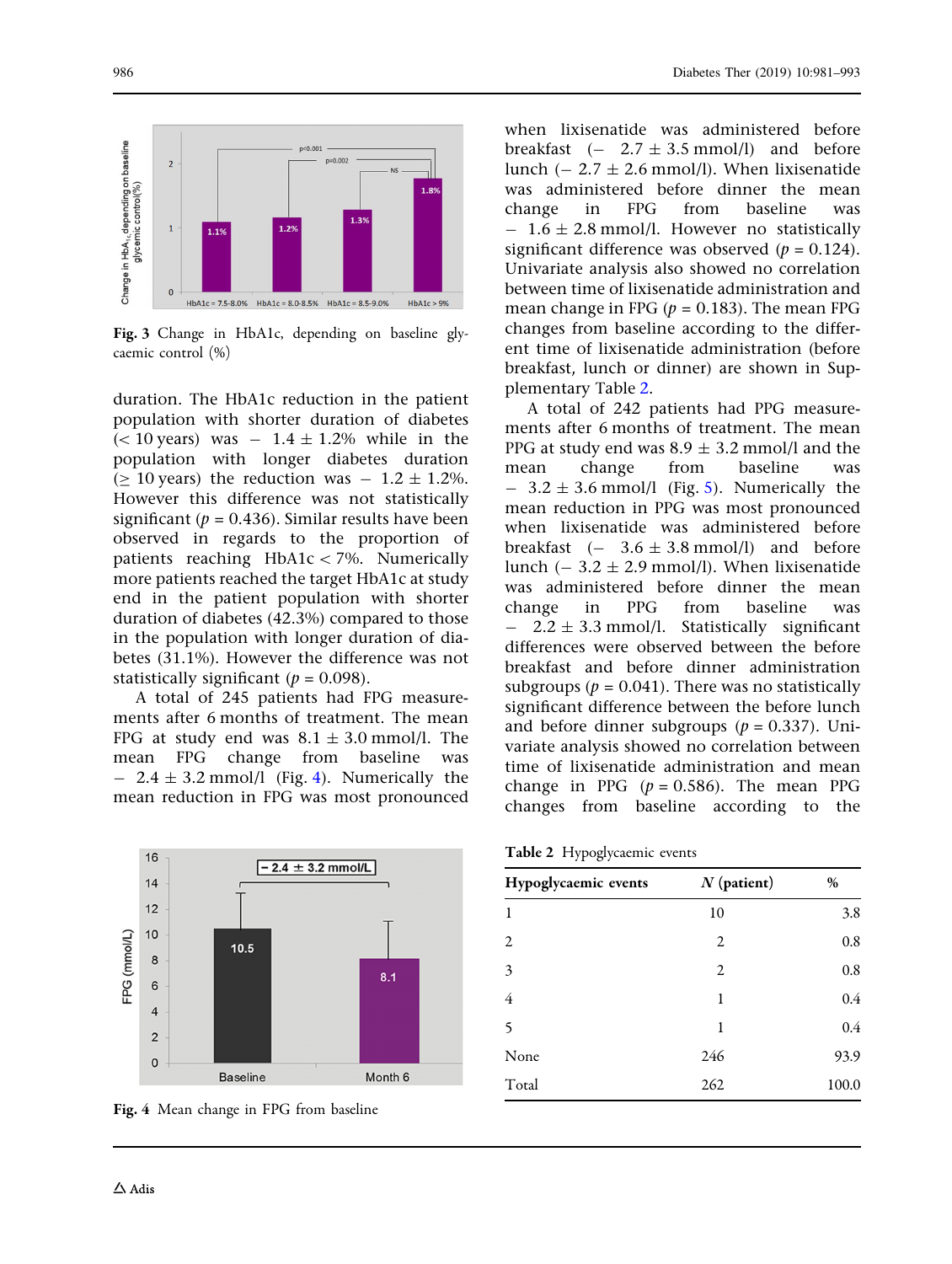<span id="page-6-0"></span>

Fig. 5 Mean change in PPG from baseline

different time of lixisenatide administration (before breakfast, lunch or dinner) are shown in Supplementary Table 3. The mean change from baseline in the different PPG measurements during the day (after breakfast, after lunch and after dinner) are shown in Supplementary Table 4.

The proportion of patients with at least a 0.5% decrease in HbA1c level was 86.7% (95% CI 81.9–90.7). The proportion of patients with at least a 1.0% decrease in HbA1c level was 72.7% (95% CI 66.7–78.1).

The mean individual HbA1c target value specified by the investigators at baseline was 7.2  $\pm$  0.6%. The mean individual FPG target value was  $6.7 \pm 0.9$  mmol/l. Respectively 49.0% (95% CI 42.6–55.4) of the patients reached their individualized HbA1c target and 35.1% (95% CI 29.1–41.4) of the patients achieved their FPG target. The majority of patients (57%) had an individualized HbA1c target set by the investigator at baseline between 7% and 7.5%. Still 27% of the patients had an individualized HbA1c target below 7%, while only 10% and 6% had individualized HbA1c targets between 7.6% and 8%, and more than 8%, respectively. The proportion of patients reaching their individualized HbA1c target at study end according to individualized HbA1c target categories at baseline are shown in Fig. 6. The majority of the patients (85%) had an individualized FPG target set by the investigator below 7.2 mmol/l (in line with ADA/EASD guidelines). Only 14% had individualized FPG target greater than 7.2 mmol/l.



Fig. 6 Proportion of patients achieving their individualized HbA1c target at study end according to individualized HbA1c target categories at baseline

The proportion of patients who have achieved  $HbA1c < 7%$  and have had no symptomatic hypoglycaemia and no weight gain for the 6-month treatment period was 36.1% (95% CI 30.2–42.4).

The mean body weight at study end was  $104.0 \pm 15.6$  kg. The mean body weight change from baseline was  $-7.2 \pm 5.5$  kg. The mean BMI at study end was  $37.1 \pm 4.7$  kg/m<sup>2</sup>. The mean BMI change from baseline was  $-$  2.6  $\pm$  1.9 kg/m<sup>2</sup>. More than half of the patients managed to achieve at least 5% weight reduction for the 6-month follow-up period, 57.8% (95% CI 51.6–63.8). The proportion of patients with at least 3% reduction was even higher, 83.9% (95% CI 79.0–88.1). The proportion of patients who have achieved  $HbA1c <$ 7% with no symptomatic hypoglycaemia and at least 3% weight reduction for the 6-month treatment period was 32.5%. The proportion of patients who have achieved  $HbA1c < 7%$  with no symptomatic hypoglycaemia and at least 5% weight reduction for the 6-month treatment period was 26.9%. Weight loss and change in HbA1c were not significantly correlated (Pearson test,  $p = 0.173$ ).

#### Hypoglycaemia

There were 29 hypoglycaemic events registered for 16 subjects during the study (Table [2\)](#page-5-0). A total of 21 events in 10 patients were symptomatic, while 8 events in 6 patients were asymptomatic. In one patient two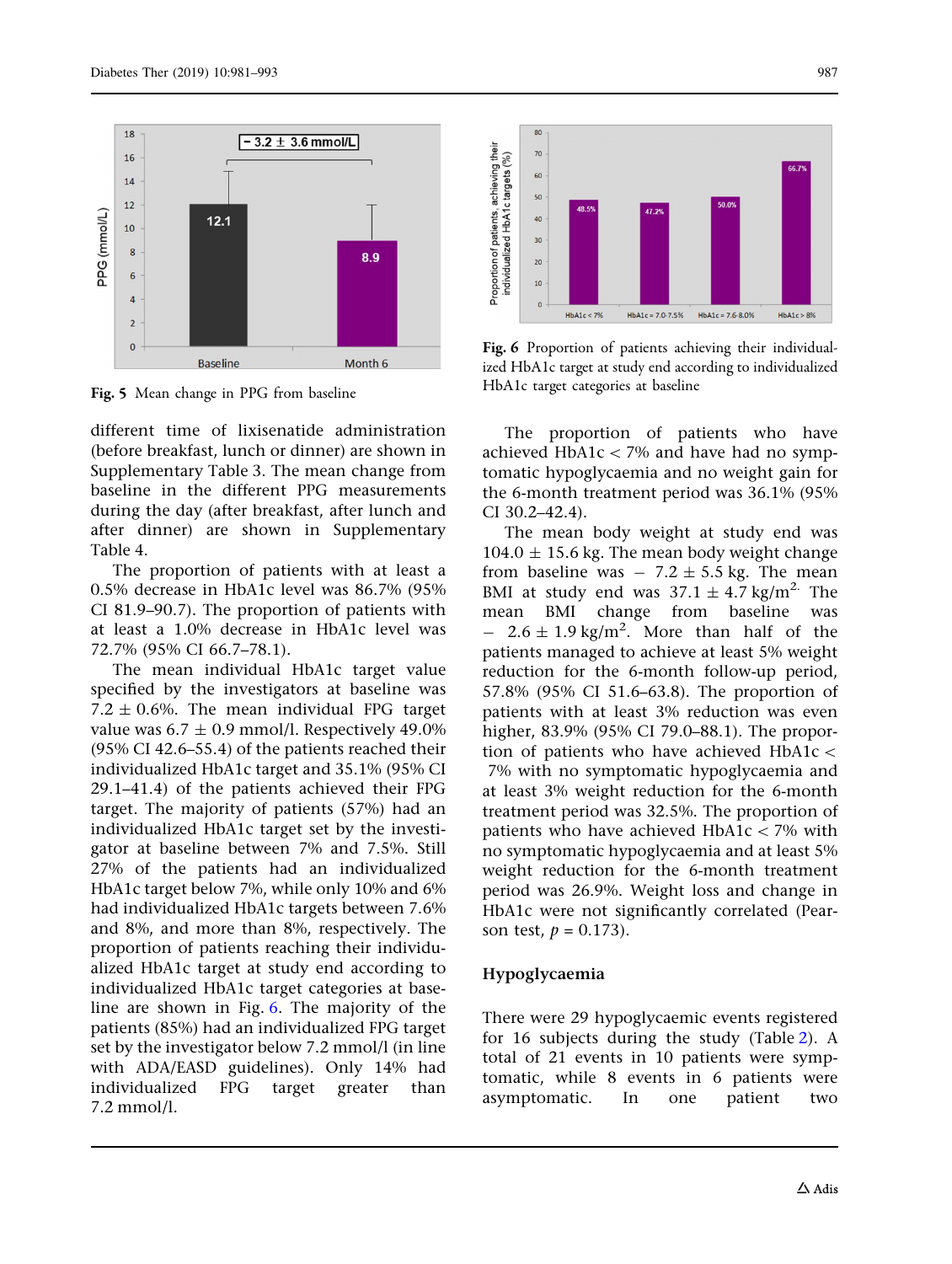hypoglycaemic events required assistance. There was no event leading to unconsciousness/coma, or seizure, emergency department visit, or fulfilling the definition of a serious AE. The hypoglycaemia incidence was 6.1% (16 patients) for all hypoglycaemic events, 3.82% (10 patients) for symptomatic events and 0.38% (1 patient) for severe events. All patients who reported hypoglycaemic events throughout the 6-month follow-up period were on OAD treatment with metformin and SU.

### Adverse Events

There were no AEs reported at baseline in patients who initiated lixisenatide prior to enrolment in the study. During the entire 6-month observational period, four patients from the safety population had reported six non-serious treatment emergent adverse events (two of four patients reported two events each). All AEs were of mild intensity with an outcome of recovered or resolved. One patient had allergic dermatitis (reported twice) possibly related to lixisenatide and leading to treatment discontinuation. One patient had two gastrointestinal AEs, gastritis and gastroesophagitis, possibly related to lixisenatide but the dose was not changed. For the remaining two events, the causality assessment was unrelated to lixisenatide. There was no serious adverse event reported. There were no deaths in the study.

### Lixisenatide Treatment

Of the 249 patients included in the efficacy population, 248 (99.6%) had the starting daily dose of  $10 \mu$ g. The maintenance daily dose was  $20 \mu$ g for all of the patients. The most frequent daily time of administration was 1 h before breakfast (Table 3). At the 6-month follow-up visit 215 patients (86.3%) continue the therapy with lixisenatide. The daily dose was  $20 \mu$ g for all of the patients. A total of 34 patients (13.7%) from the efficacy population completed the study treatment period but did not continue treatment with lixisenatide after that. The most frequent reason for lixisenatide discontinuation was the patient decision in 7.2% (18) of the

Table 3 Lixisenatide daily time of administration

| Daily time of administration    | N   | %     |
|---------------------------------|-----|-------|
| 1 <sub>h</sub> before breakfast | 132 | 53.0  |
| 1 h before lunch                | 59  | 23.7  |
| 1 h before dinner               | 58  | 23.3  |
| Total                           | 249 | 100.0 |

patients. Other reasons, reported in 6.5% (16) of the patients, were mainly related to reimbursement restrictions—either reduction in HbA1c for the 6-month treatment period was  $\le 0.5\%$ and treatment continuation with lixisenatide was not approved by the health fund or patient had to start insulin treatment (at the time of the study combination of GLP- RA and insulin was not reimbursed in Bulgaria). Both patient decision and other reasons were not related to safety/tolerability issues.

# DISCUSSION

Lixisenatide efficacy and safety has been comprehensively evaluated through the GetGoal clinical trial programme. Lixisenatide has been studied against placebo as monotherapy and as adjunctive therapy to both oral antidiabetics (OADs) and insulin. However real-world evidence of lixisenatide effectiveness and safety is lacking. RCT outcomes do not always mirror those seen in the real world. This observational study aimed to assess the real-life effectiveness of lixisenatide as add-on therapy to OAD in routine clinical practice in Bulgaria.

The baseline characteristics of the type 2 diabetic patients in the LIXODAR study were similar to those in the phase 3 study GetGoal-S, which evaluated the efficacy and safety of lixisenatide in type 2 patients inadequately controlled on a sulfonylurea with or without metformin [[9](#page-11-0)]. However in GetGoal-S the patients were somewhat older (57.0 years), with a longer duration of diabetes (9.1 years) and less obese (BMI 30.1 kg/m<sup>2</sup>). The patients in our study had higher baseline mean BMI due to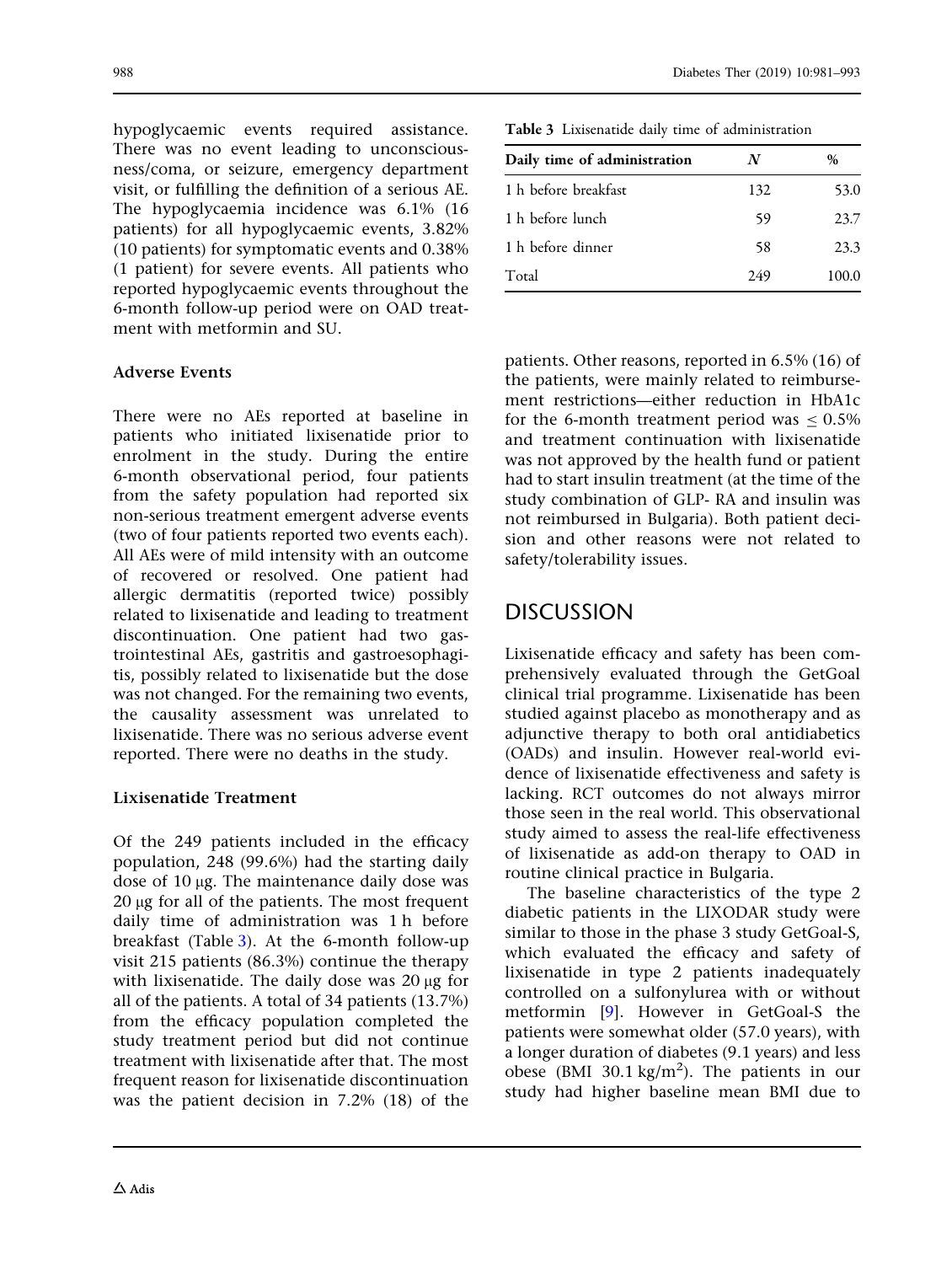reimbursement restriction criteria which limit the use of GLP-1 RA in Bulgaria only to patients with BMI  $\geq 35$  kg/m<sup>2</sup>. The mean HbA1c (8.3%) and FPG (9.67 mmol/l) were slightly lower in the GetGoal-S study. In GetGoal-S the majority of patients (84%) were receiving metformin in addition to their SU therapy at baseline [[9\]](#page-11-0).

In this observational study the beneficial effect of lixisenatide on the glycaemic control, as add-on therapy to OAD-based antidiabetic regimen in routine clinical practice, was measured by the proportion of patients achieving  $HbA1c < 7\%$ . At the end of study the proportion of patients achieving target  $HbA1c\ 7\%$ was 39.0%. Similar results were observed in the GetGoal-S study where the HbA1c target of  $<$  7.0% was achieved by 36.4% of the patients [\[9\]](#page-11-0). Of note is that a slightly higher percentage of patients achieved HbA1c  $<$  7% in the LIX-ODAR cohort even though the baseline HbA1c was higher compared to the baseline HbA1c in GetGoal-S.

In our study the mean HbA1c change from baseline was  $-1.3\%$ . This reduction in HbA1c is greater compared to the GetGoal-S study where the mean change from baseline to week 24 was - 0.9%. The reduction observed in the LIX-ODAR study was actually greater compared to all phase 3 studies evaluating lixisenatide after OAD failure [[9–12\]](#page-11-0). Interestingly the mean reduction in HbA1c observed in the LIXODAR study was greater compared to some observational studies with other GLP-1 receptor agonists. A recent retrospective cohort study using a large US claims database showed that realworld T2D patients initiating a GLP-1RA experienced smaller reduction in HbA1c  $(-0.52\%)$ than reported in RCTs  $(- 1.30\%)$  after 12 months of treatment [[13](#page-11-0)]. The results of the US database study can be explained by the low compliance of patients treated with GLP-1RAs. Only 29% of the patients were adherent to their medications, much lower than would be expected in RCTs. On the contrary, in our study patient compliance was good. Only 7.2% of the patients discontinued lixisenatide before the 6-month follow-up visit because of their decision. Moreover in all of the patients continuing lixisenatide treatment the maintenance dose was 20 µg. Another retrospective cohort study evaluating the real-world effectiveness of liraglutide and lixisenatide in UK also showed smaller reductions in HbA1c in T2D patients initiating a GLP-1RA in routine clinical practice [\[14\]](#page-12-0). In that study the observed change in HbA1c for  $12$  months was  $-$  0.93% with liraglutide and  $-0.70\%$  with lixisenatide. This response is even lower having in mind the high mean baseline HbA1c in the cohort (9.49% and 9.64% for liraglutide and lixisenatide respectively). For comparison in our study the change in HbA1c in the population with baseline HbA1c  $>$  9% was  $-$  1.8%. Unfortunately patient compliance and adherence to therapy, which might be a possible explanation for this lower response, are not reported in the UK study.

In a post hoc analysis we have stratified the glycaemic response (patients achieving target  $HbA1c < 7%$  and mean change in HbA1c) by baseline glycaemic control and diabetes duration. Both parameters evaluating the glycaemic response depended on baseline glycaemic control but did not depend on diabetes duration. Different results have been reported in the UK retrospective study which showed a poorer response to the glycaemic reduction and control targets with increased diabetes duration. This finding is consistent with previous data reported for liraglutide; however, there is not much data supporting this finding for lixisenatide. This could be explained by the fact that lixisenatide as a short-acting GLP-1 RA predominantly affects PPG through the inhibition of gastric emptying, which is independent from the insulin secretion decrease observed with the progress of T2D.

In the LIXODAR study, in addition to improved HbA1c, there was also a decrease in both FPG and PPG values at study end compared to baseline. The mean FPG change from baseline was  $-2.4$  mmol/l. Again, the reduction in FPG, observed in our study, is greater compared to all phase 3 studies evaluating lixisenatide after OAD failure, where the mean change in FPG from baseline to week 24 was between  $0.8$  mmol/l and  $-$  1.3 mmol/l [\[9–12](#page-11-0)]. Improvement in all postprandial blood glucose measurements was also observed. Results showed that reduction was the largest after breakfast and lunch. These results correspond to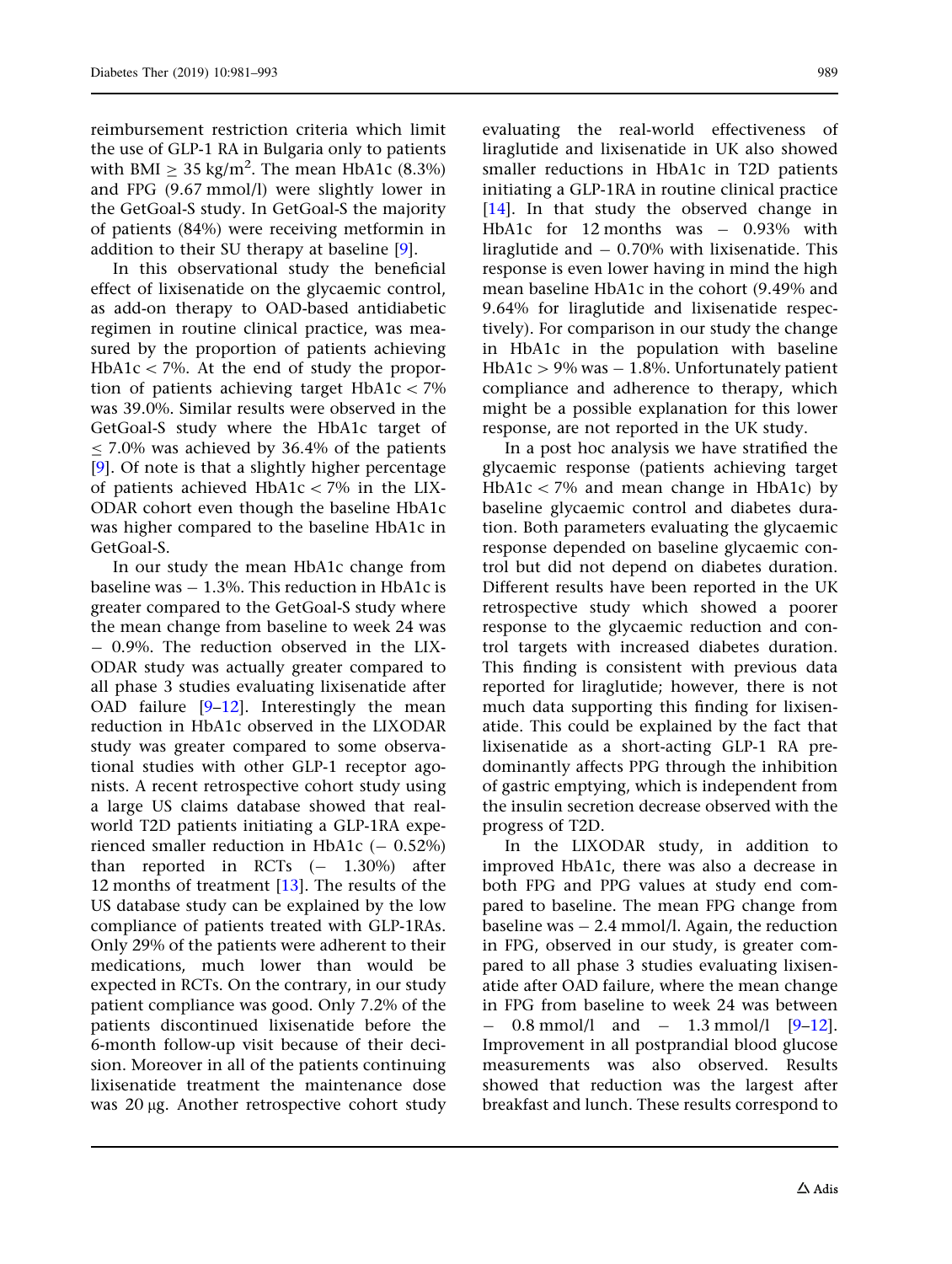the time of administration of lixisenatide since 53% of patients have administered lixisenatide prior to breakfast and another 23.7% prior to lunch in our study. However no correlations were proved between the time of lixisenatide administration and mean change in FPG and PPG. Overall the decrease in PPG was more pronounced as compared to the FPG decrease observed. Results from the GetGoal study programme also indicate that lixisenatide has a pronounced effect on postprandial glycaemic control. Compared with placebo, significant decreases (of 3.2–7.2 mmol/L) in PPG from baseline to week 24 have been observed. The recent recommendations indicate that fasting and pre-meal glucose should be maintained at  $\langle 7.2 \text{ mmol/L}$  and the postprandial glucose (PPG) at  $\lt 10$  mmol/L with a patient-centred approach [[2\]](#page-11-0). In our study all mean PPG values at study end were  $< 10$  mmol/L; the mean PPGs after breakfast, lunch and dinner were 9.0 mmol/l, 8.7 mmol/l and 9.0 mmol/l respectively. This means that the PPG has been reduced to target values.

The proportion of patients with at least a 1.0% decrease in HbA1c level was relatively high (72.7%). Another recent retrospective cohort study using administrative claims data showed that adherent real-world T2D patients on liraglutide were more likely to have at least a 1.0% decrease in their HbA1c compared to the non-adherent cohort (38% vs. 32%,  $p = 0.022$ ) [\[15\]](#page-12-0). Still the proportion of patients experiencing a 1.0% HbA1c decrease in both cohorts was much smaller compared to our study results. The results from our study are much closer to the retrospective UK cohort study where the proportion of patients with at least 1.0% decrease in HbA1c was 76.0% for liraglutide and 63.6% for lixisenatide [[14](#page-12-0)]. Still we need to have in mind the higher baseline HbA1c in the UK cohort which would suggest greater glycaemic response.

In the RCTs the patients are always treated to target  $HbA1c < 7%$ . However in real life, in line with the patient-centred approach supported by the international guidelines, not all the patients are treated to  $HbA1c < 7%$ . It is interesting to note that in the LIXODAR study the mean individual HbA1c target value specified by the

investigators at baseline was  $7.2 \pm 0.6\%$  which is quite close to the universally accepted target. The mean individual target value of the FPG was  $6.7 \pm 0.9$  mmol/l which is even lower than the recommended FPG threshold. The results showed that 49.0% of the patients reached their individualized HbA1c target and 35.1% of the patients achieved their fasting blood glucose target.

In addition to its beneficial effects on improving glycaemic control, treatment with lixisenatide has been shown to result in reductions in body weight compared with placebo. Similarly in our study the average body weight and BMI were reduced at the end of the observational period compared to baseline. Additionally this decrease was much greater compared to the phase 3 studies evaluating lixisenatide after OAD failure [[9–12](#page-11-0)]. It should be noted that the population in the LIXODAR cohort was more obese than in GetGoal studies due to reimbursement restriction criteria which limit the use of GLP-1 RA in Bulgaria only to patients with BMI  $\geq 35$  kg/m<sup>2</sup>. Therefore a significant effect on body weight has been observed in this real-world study. The proportion of patients with at least 3% reduction was also very high. Actually it was approximately twice the proportion of patients with at least 3% weight reduction in the UK retrospective cohort study (44.9% for the liraglutide and 40.8% for the lixisenatide group). It is an interesting finding as the mean BMI in the UK study was also very high  $(38 \text{ kg/m}^2)$ . The better patient compliance and adherence to therapy in our study might be a possible explanation for this better response both in terms of HbA1c and weight reduction. The GetGoal programme showed that when administered as an add-on to OAD therapy, lixisenatide does not increase the frequency of hypoglycaemia compared with placebo and the reported rates for severe hypoglycaemia are very low [\[9–12](#page-11-0)]. Similarly the hypoglycaemia incidence in our study was very low. Overall safety findings were consistent with lixisenatide's established safety profile.

The present study is subject to some limitations. These include the observational nature of the study and lack of a comparator arm, which have the potential to introduce bias and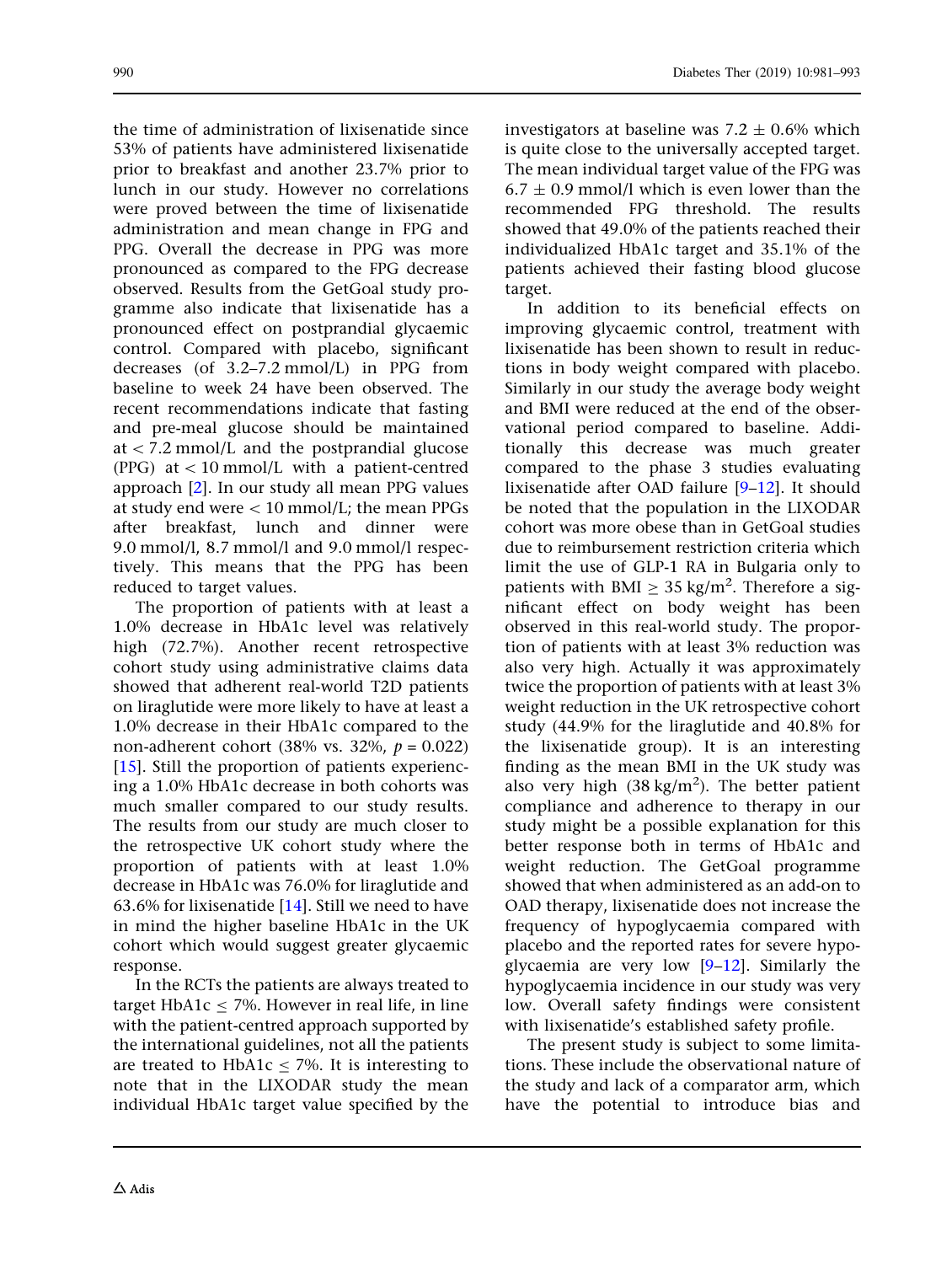confounding into the analysis. The population in the study was obese, which could limit extrapolating the results to other populations with lower BMI. In contrast, the strengths of the LIXODAR study include the large real-world patient population and the prospective multicentre design of the study. The prospective follow-up of frequency of hypoglycaemia and adverse events ensures better reliability of data compared to retrospective real-world studies.

# **CONCLUSION**

The current prospective observational study provides insights into the effectiveness and safety of lixisenatide as add-on therapy to OADbased antidiabetic regimen in clinical practice in Bulgaria.

Treatment with lixisenatide when added to uncontrolled T2D patients on metformin and sulfonylurea on highest tolerable doses was associated with marked reductions in FPG and PPG and improved overall glycaemic control with high proportions of patients achieving optimal HbA1c targets safely. The postprandial effect was more pronounced. Lixisenatide treatment also resulted in notable reductions in body weight in a population that had a notably high BMI ( $\geq 35$  kg/m<sup>2</sup>) before treatment.

In conclusion, lixisenatide as add-on therapy to OADs in real-life settings has led to significant improvements in glycaemic control and has been associated with low incidence of hypoglycaemia and beneficial weight loss. Lixisenatide was well tolerated with few patients having adverse events or discontinuing therapy. Overall, these findings are consistent with lixisenatide's established safety and efficacy profile.

# ACKNOWLEDGEMENTS

The authors thank the participants of the study and all investigators who contributed to patient recruitment and data collection.

Funding. Sponsorship for this study and article processing charges were funded by Sanofi Bulgaria. All authors had full access to all of the data in this study and take complete responsibility for the integrity of the data and accuracy of the data analysis.

Authorship. All named authors meet the International Committee of Medical Journal Editors (ICMJE) criteria for authorship for this manuscript, take responsibility for the integrity of the work as a whole, and have given final approval for the version to be published.

Disclosures. Natalyia Temelkova declares associations (member of advisory board, lecturer, clinical trial investigator) with the following companies: Amgen, AstraZeneca, Berlin Chemie, Boehringer Ingelheim, Eli Lilly, Merck Sharpe & Dohme, Merck Serono, Novartis, Novo Nordisk, Sanofi and Servier. Stefka Vladeva declares associations (lecturer, clinical trial investigator) with Novo Nordisk, Eli Lilly, Sanofi, AstraZeneca, Boehringer Ingelheim, Servier, Merck Serono, Berlin Chemie and Mundipharma. Aleksi Delchev declares associations (lecturer, clinical trial investigator) with Novo Nordisk, Sanofi, Eli Lilly, Boehringer Ingelheim, AstraZeneca, Servier, Woerwag Pharma, Merck Serono and Milan. Kalina Ivanova declares associations (lecturer, clinical trial investigator) with AstraZeneca, Boehringer Ingelheim, Sanofi, Novo Nordisk and Eli Lilly. Yoanna Gerasimova-Zheleva declares associations (lecturer, clinical trial investigator) with Novo Nordisk, Sanofi, Boehringer Ingelheim and AstraZeneca. Tsvetodara Kuneva declares associations (lecturer, clinical trial investigator) with Novo Nordisk, Eli Lilly, Boehringer Ingelheim, Astra Zeneca and Servier. Veselina Pehlivanova is an employee of Sanofi. Plamen Popivanov declares associations declares associations (member of advisory board, lecturer, clinical trial investigator) with the following companies: AstraZeneca, Berlin Chemie, Boehringer Ingelheim, Amgen, Novo Nordisk, Sanofi, Eli Lilly, Merck Sharpe & Dohme, Merck Serono, Novartis and Servier.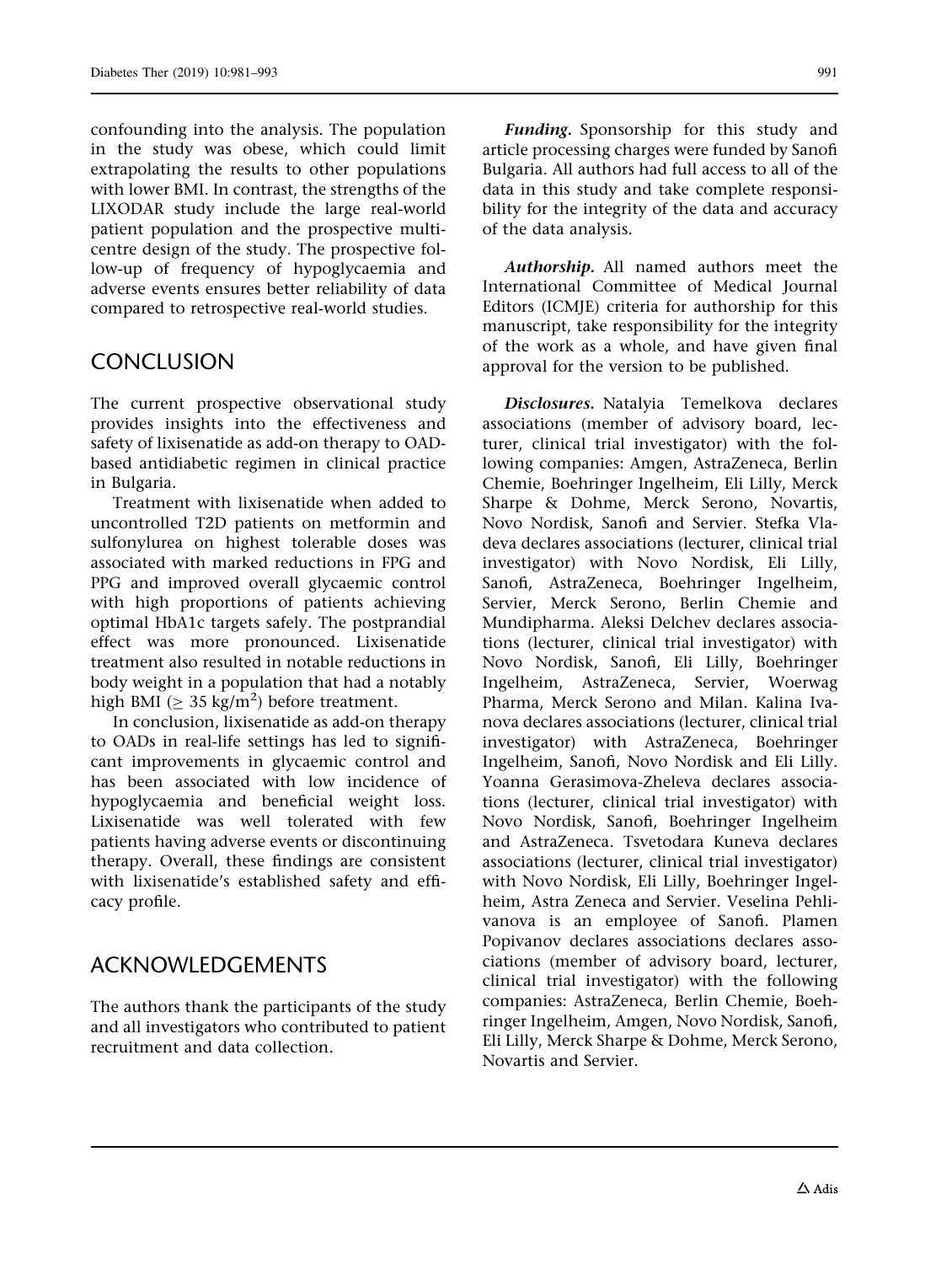Compliance with Ethics Guidelines. The study was conducted in accordance with the principles laid down by the 18th World Medical Assembly (Helsinki, 1964) including all subsequent amendments. It was approved by the

regulatory authorities and the independent ethics committee in Bulgaria. Informed consent was obtained from all individual participants included in the study.

Data Availability. Qualified researchers may request access to patient-level data and related study documents, including the clinical study report, study protocol with any amendments, blank case report form, statistical analysis plan, and dataset specifications. Patientlevel data will be anonymized and study documents will be redacted to protect the privacy of trial participants. Further details on Sanofi's data sharing criteria, eligible studies, and process for requesting access can be found at [https://www.clinicalstudydatarequest.com.](https://www.clinicalstudydatarequest.com)

Open Access. This article is distributed under the terms of the Creative Commons Attribution-NonCommercial 4.0 International License ([http://creativecommons.org/licenses/](http://creativecommons.org/licenses/by-nc/4.0/) [by-nc/4.0/\)](http://creativecommons.org/licenses/by-nc/4.0/), which permits any noncommercial use, distribution, and reproduction in any medium, provided you give appropriate credit to the original author(s) and the source, provide a link to the Creative Commons license, and indicate if changes were made.

# REFERENCES

- 1. Wild S, Roglic G, Green A, et al. Global prevalence of diabetes: estimates for the year 2000 and projections for 2030. Diabetes Care. 2004;27:1047–53.
- 2. Inzucchi SE, Bergenstal RM, Buse JB, et al. Management of hyperglycemia in type 2 diabetes, 2015: a patient-centered approach: update to a position statement of the American Diabetes Association and the European Association for the Study of Diabetes. Diabetes Care. 2015;38(1):140–9.
- 3. Davies MJ, D'Alessio DA, Fradkin J, et al. Management of hyperglycaemia in type 2 diabetes, 2018. A consensus report by the American Diabetes Association (ADA) and the European Association for the

<span id="page-11-0"></span>992 Diabetes Ther (2019) 10:981–993

Study of Diabetes (EASD). Diabetes Care. 2018;41(12): 2669–2701. [https://doi.org/10.2337/](https://doi.org/10.2337/dci18-0033) [dci18-0033](https://doi.org/10.2337/dci18-0033).

- 4. Thrasher J (2017) Pharmacologic management of type 2 diabetes mellitus: available therapies. Am J Med. 130:S4–S17. [https://doi.rg/10.1016/j.amjmed.](https://doi.rg/10.1016/j.amjmed.2017.04.004) [2017.04.004.](https://doi.rg/10.1016/j.amjmed.2017.04.004)
- 5. Petersen AB, Christensen M. Clinical potential of lixisenatide once daily treatment for type 2 diabetes mellitus. Diabetes Metab Syndrome Obes. 2013;6:217–31.
- 6. Werner U. Effects of the GLP-1 receptor agonist lixisenatide on postprandial glucose and gastric emptying—preclinical evidence. J Diabetes Complicat. 2014;28:110–4.
- 7. Htike Z, Zaccardi F, Papamargaritis D, et al. Efficacy and safety of glucagon-like peptide-1 receptor agonists in type 2 diabetes: a systematic review and mixed-treatment comparison analysis. Diabetes Obes Metab. 2017;19:524–36.
- 8. Sherman RE, et al. Real-world evidence—what is it and what can it tell us? N Engl J Med. 2016;375(23):2293–7.
- 9. Rosenstock J, Hanefeld M, Shamanna P, et al. Beneficial effects of once-daily lixisenatide on overall and postprandial glycemic levels without significant excess of hypoglycemia in type 2 diabetes inadequately controlled on a sulfonylurea with or without metformin (GetGoal-S). J Diabetes Compl. 2014;28:386–92.
- 10. Ahrén B, Dimas AL, Miossec P, et al. Efficacy and safety of lixisenatide once-daily morning or evening injections in type 2 diabetes inadequately controlled on metformin (GetGoal-M). Diabetes Care. 2013;36:2543–50.
- 11. Bolli G, Munteanu M, Dotsenko S, et al. Efficacy and safety of lixisenatide once-daily versus placebo in patients with type 2 diabetes mellitus insufficiently controlled on metformin (GetGoal-F1). Diabet Med. 2014;31:176–84.
- 12. Pinget M, Goldenberg R, Niemoeller E, et al. Efficacy and safety of lixisenatide once daily versus placebo in type 2 diabetes insufficiently controlled on pioglitazone (GetGoal-P). Diabetes Obes Metab. 2013;15:1000–7.
- 13. Carls GS, et al. Understanding the gap between efficacy in randomized controlled trials and effectiveness in real-world use of GLP-1 RA and DPP-4 therapies in patients with type 2 diabetes. Diabetes Care. 2017;40(11):1469–78.